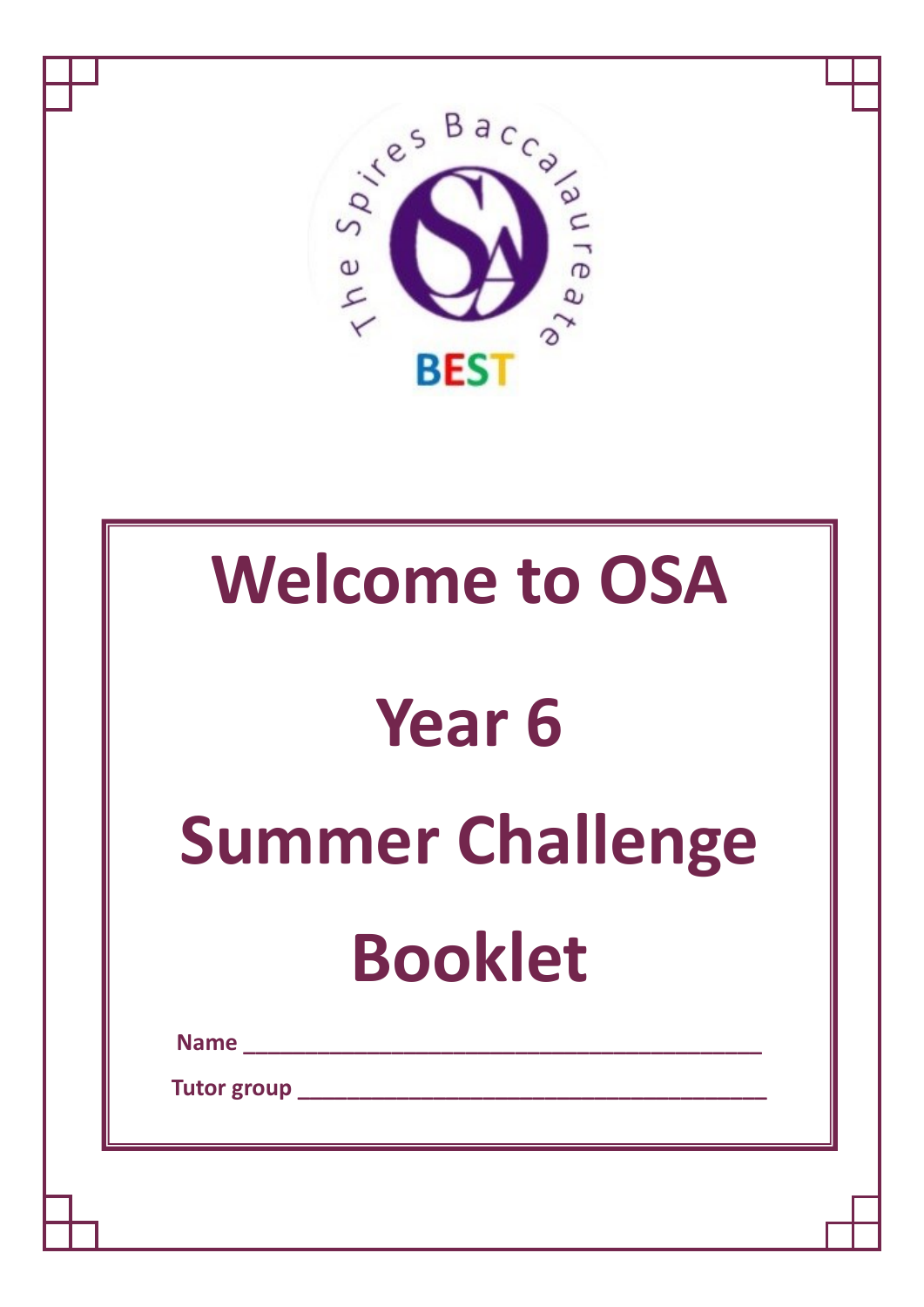## **THE SPIRES BACCALAUREATE**

Dear Year 6 Students, Parents/Carers...

At Oxford Spires Academy, we strive every day to support you to be disciplined and resilient as you build your character and grow into a global citizen of the world. We have created this Year 6 Spires Baccalaureate as a project for you to work on whilst you are at home, so you can be awarded a special Baccalaureate badge when we return to school.

Even though we can't be together right now, we all belong to the Oxford Spires Academy community as students and staff, so the opportunities we have suggested will help you to continue to learn and grow and to feel part of our school community.

You can choose to complete the task alone or with your family. Depending on the task, parents/ carers may wish to supervise for health and safety reasons.

#### **What is The Spires Baccalaureate?**

Who you are and how you present yourself to the world is as important as what you know about the world. We value the importance of what you do outside the classroom alongside what you do inside the classroom. Your habits will become your character, so creating good habits now is a great idea. In our academy, building character revolves around our Oxford Spires Academy values: **My best self, my best learning, my best within the community**.

We want you to establish a routine to help you through this period of time. A routine will keep you motivated and it will keep you feeling successful and happy. You will feel proud – when you look back on this part of your life – that you had the discipline and the resilience to persevere with your education and character development. We want to make sure you leave our academy not only with a great set of qualifications, but also with a sense of being a whole person who is developing into a fully-grown citizen. By working hard to achieve your Spires Baccalaureate badge, you will enjoy spending time completing activities with your families and experiencing the joy of a different kind of education.

#### **How do I get The Spires Baccalaureate badge?**

To earn The Spires Baccalaureate badge, all you need to do is complete **at least two tasks in each of the three categories AND the Writing Challenge.** Just fill in the date and ask your parent/ carer to sign it for you once you have completed each task. We would be delighted if you would take photographs or film videos to share with your form tutors and subject teachers but you do need to do this. There will be special prizes for the best photos and videos, and for every student who completes every task in The Spires Baccalaureate.

Enjoy living the Oxford Spires Academy values and we hope to see you all soon.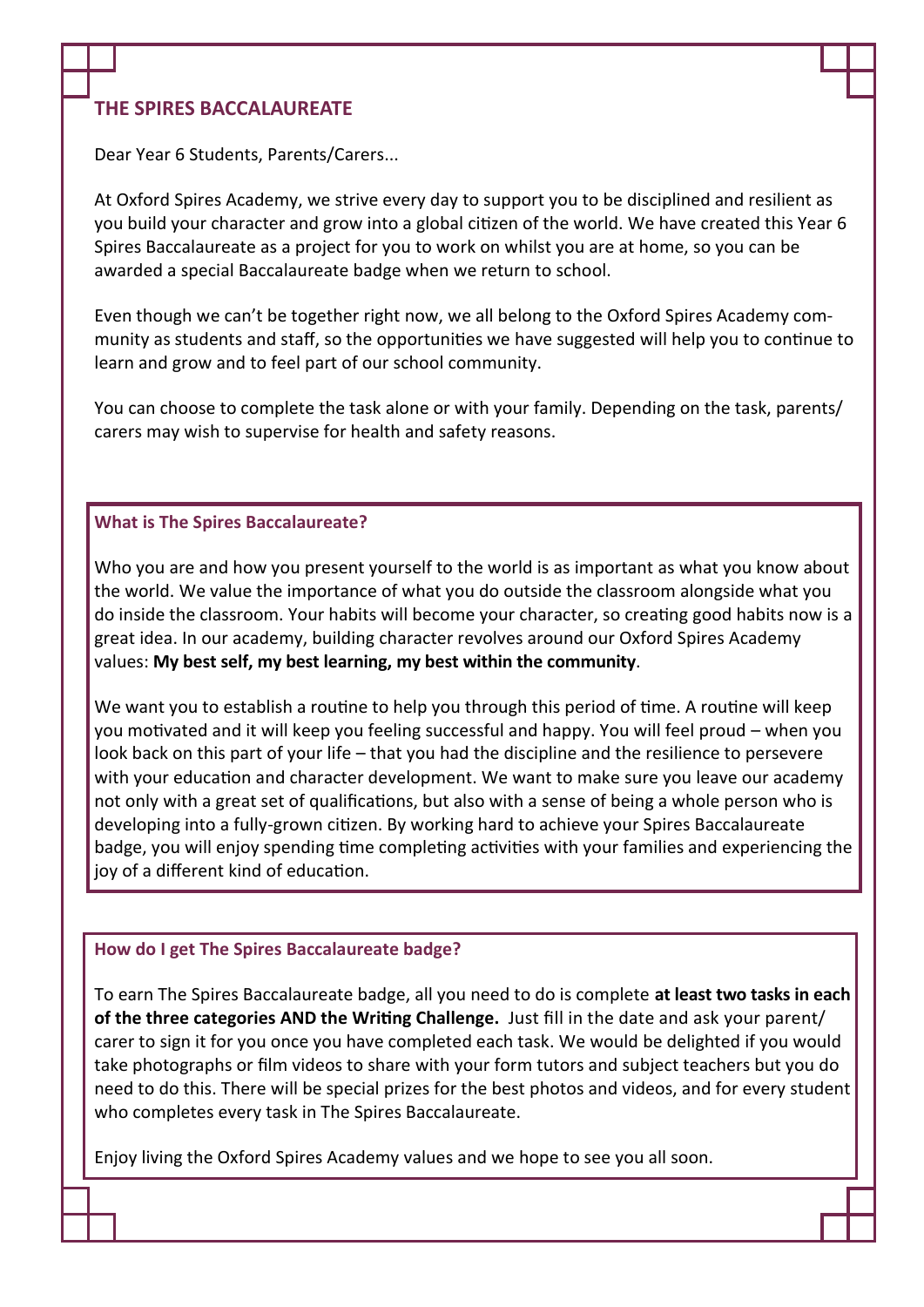### **My Best Self #BeKindOSA**

Make a phone call or video call to a relative or family friend.

I have all my equipment ready for September (see the Equipment Challenge on the page 7).

For 2 weeks do Joe Wickes PE (9am on YouTube— Monday, Wednesday, Saturday) and at least 5,000 steps of walking or jogging (on Tuesday, Thursday and Friday).

Do something kind for someone without them asking you to help.

### **My Best Learning**

Complete a creative project: a piece of artwork, a dance routine or learn the words of a song.

Take a picture of a book/magazine/newspaper/ blog you read over the summer and tell us what you loved about it.

Read as many books as you can over the summer and tick off all of the boxes on your competition bookmark.

Practice your 2 up to 12 times tables on Monday to Friday for at least 3 weeks over the summer holiday.

What does "francophone" mean? https:// **www.youtube.com/watch?v=E3UWF6H05cw** 

How many countries are there in the world where French is spoken as an official language? Name them. **https://www.youtube.com/watch? v=GRTfyaD1PEU** 

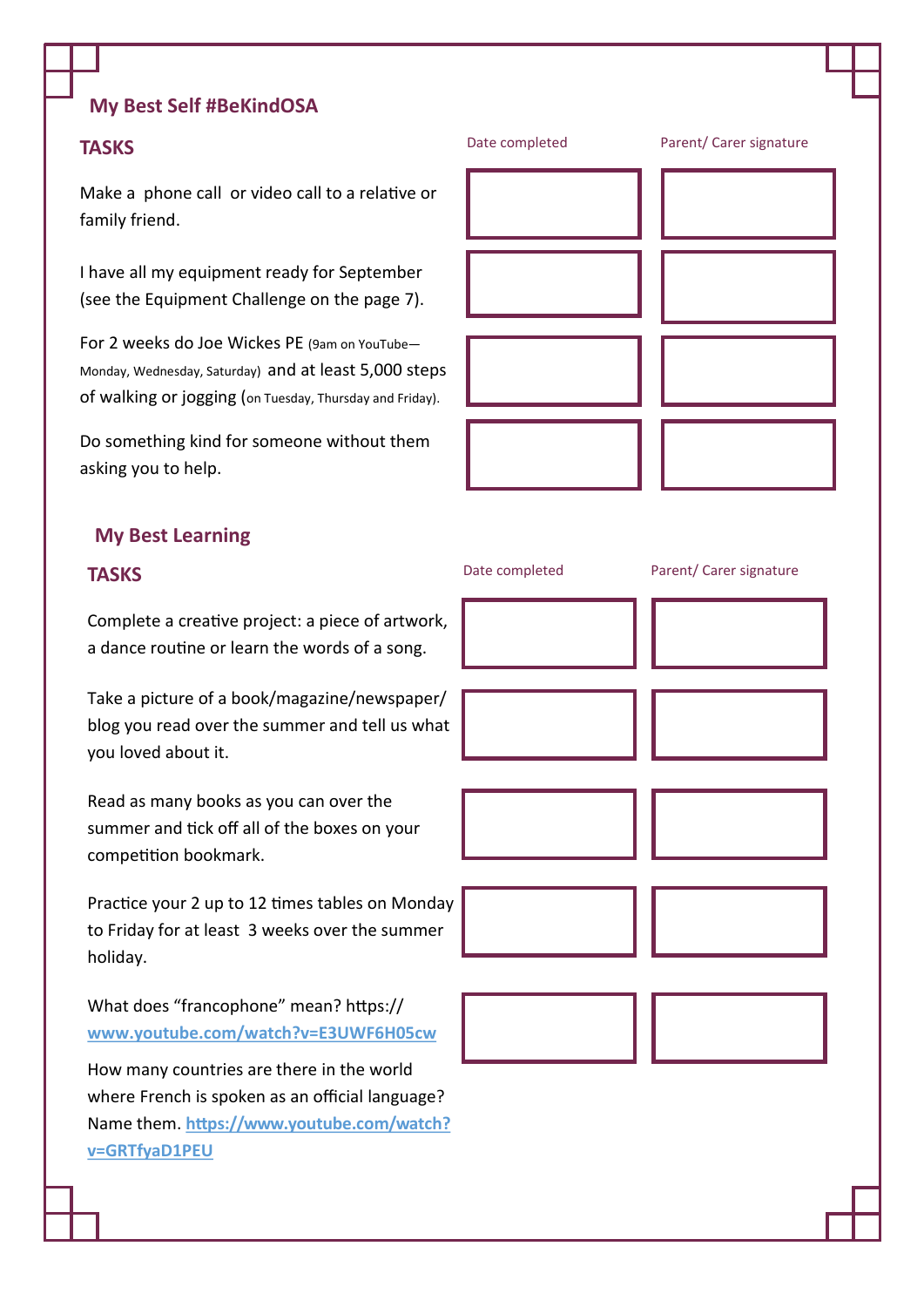# **My Best Learning**

# **TASKS** Parent/ Carer signature **TASKS** Parent/ Carer signature Learn 10 new words in German **https:// ukgermanconnection.org/kids/** Complete the Spanish language challenge (see the back page) Explore Anne Frank's home where she lived in hiding during World War Two **www.annefrank.org/en/anne-frank/secretannex** Discover TWO of the seven wonders of the world—**https://kids.kiddle.co/ Wonders\_of\_the\_World**  Explore a famous work of art at the Tate Gallery online: **www.tate.org.uk/search?type=artwork**  ESU public speaking— plan, practice and

perform for 2-5 minutes on the topic of 'who inspires you'.

# **My Best Within The Community #BeKindOSA**

Bake something or prepare and cook a meal.

Tidy and clean a room in your house.

Build or repair something or do some gardening

Go for a walk and pick up some litter. Put it in the bin.

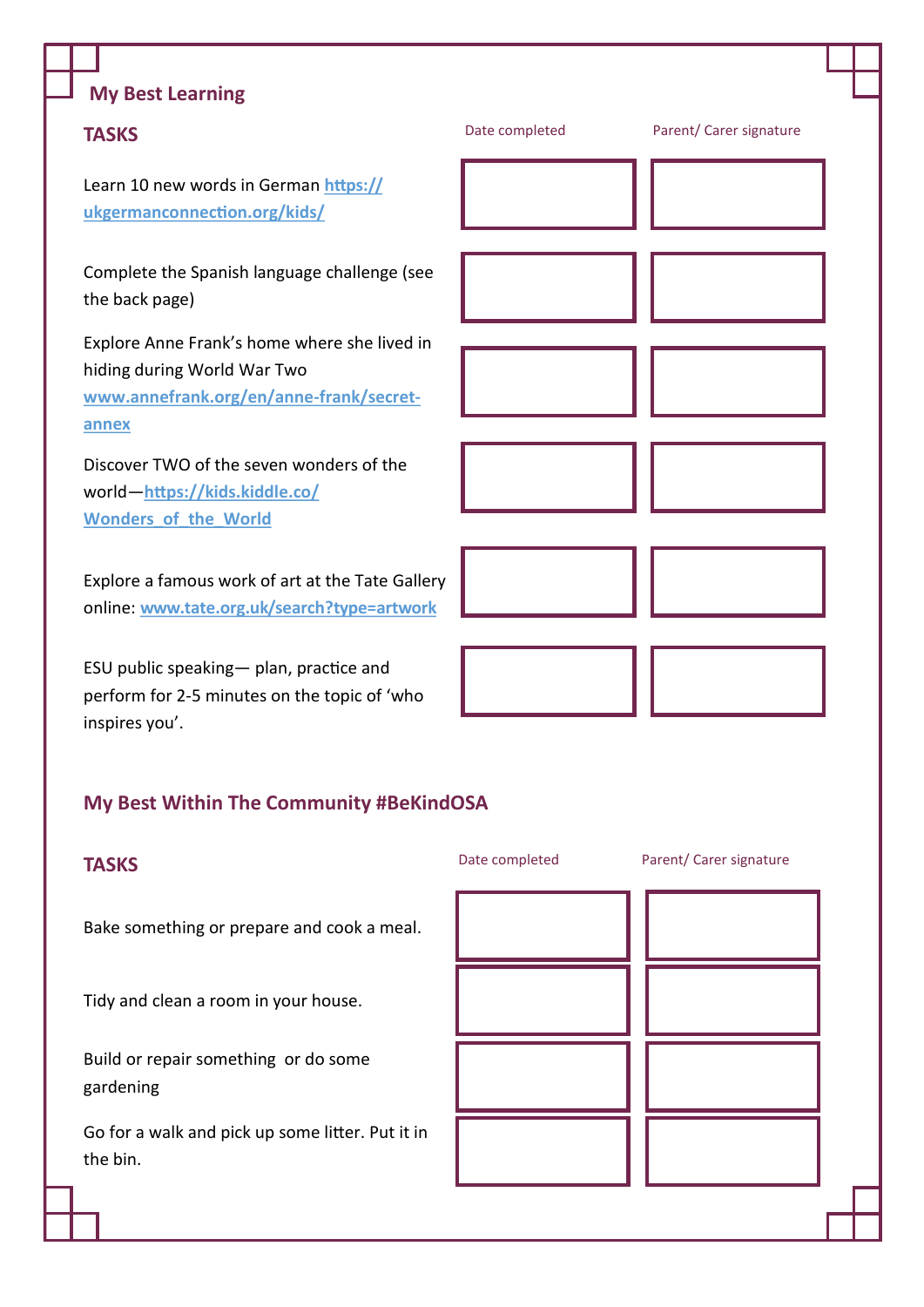# **The 500 Word Challenge—compulsory task**

When you join us in September, we are going to learn about stories from all around the world and through the ages. So, we want you to tell us your story: introduce yourself by telling us about your

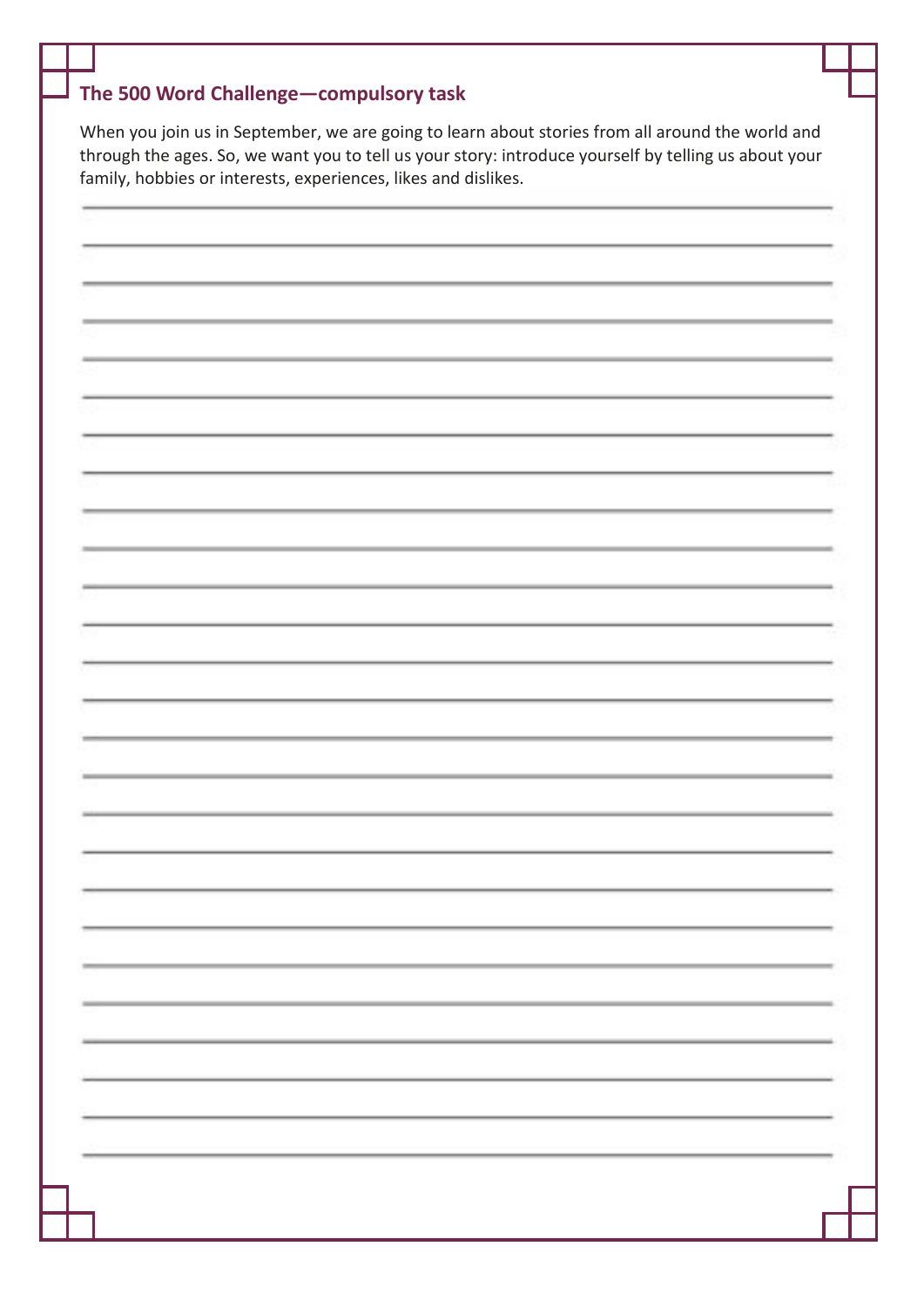| 1000 - 1000 - 1000 - 1000 - 1000 - 1000 - 1000 - 1000 - 1000 - 1000 - 1000 - 1000 - 1000 - 1000 - 1000 - 1000<br>1000 - 1000 - 1000 - 1000 - 1000 - 1000 - 1000 - 1000 - 1000 - 1000 - 1000 - 1000 - 1000 - 1000 - 1000 - 1000 |  |
|--------------------------------------------------------------------------------------------------------------------------------------------------------------------------------------------------------------------------------|--|
| the control of the control of the control of the control of the control of the control of the control of the control of the control of the control of the control of the control of the control of the control of the control  |  |
|                                                                                                                                                                                                                                |  |
|                                                                                                                                                                                                                                |  |
|                                                                                                                                                                                                                                |  |
|                                                                                                                                                                                                                                |  |
| 31 - 123 1                                                                                                                                                                                                                     |  |
|                                                                                                                                                                                                                                |  |
|                                                                                                                                                                                                                                |  |
|                                                                                                                                                                                                                                |  |
|                                                                                                                                                                                                                                |  |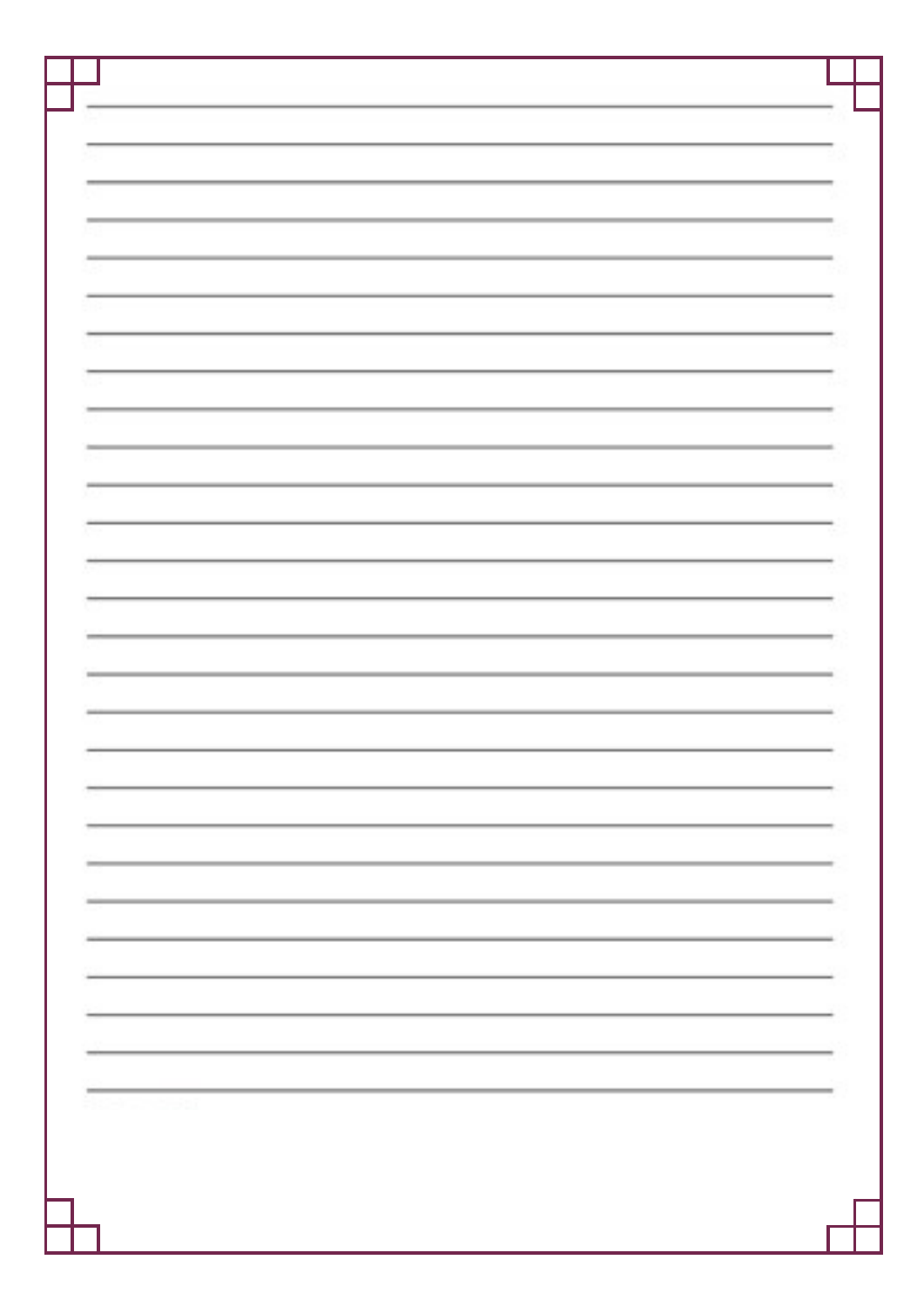### **My Best Self #BeKindOSA**

**Equipment challenge** (sign off on page 3)

**An appropriate school bag -** to keep all your kit or equipment safe.

**Pencil Case -** you will need more than just a blue or black pen (please see the list below). The more specialized equipment includes a protractor, set of compasses with pencil leads or a short pencil. A scientific calculator is also a must— we prefer you to use a Casio fx-83GTX or fx-85GTX.

**Casio calculators and geometry sets are available to buy in school.**



| <b>Essential</b>                                             | <b>Desirable</b>            |
|--------------------------------------------------------------|-----------------------------|
| 2 Pens (Black/Blue)                                          | Coloured pens               |
| 1 Pencil                                                     | Highlighters                |
| 1 Rubber                                                     | <b>Revision Flash Cards</b> |
| 1 30cm Ruler                                                 | Glue stick                  |
| 1 Pencil Sharpener                                           |                             |
| 1 Pencil Case                                                |                             |
| 1 Scientific<br>Calculator (see above)                       |                             |
| A School Bag                                                 |                             |
| 1 Protractor                                                 |                             |
| 1 Set of Compasses<br>with pencil leads or<br>a short pencil |                             |
| <b>Coloured Pencils</b>                                      |                             |
|                                                              |                             |